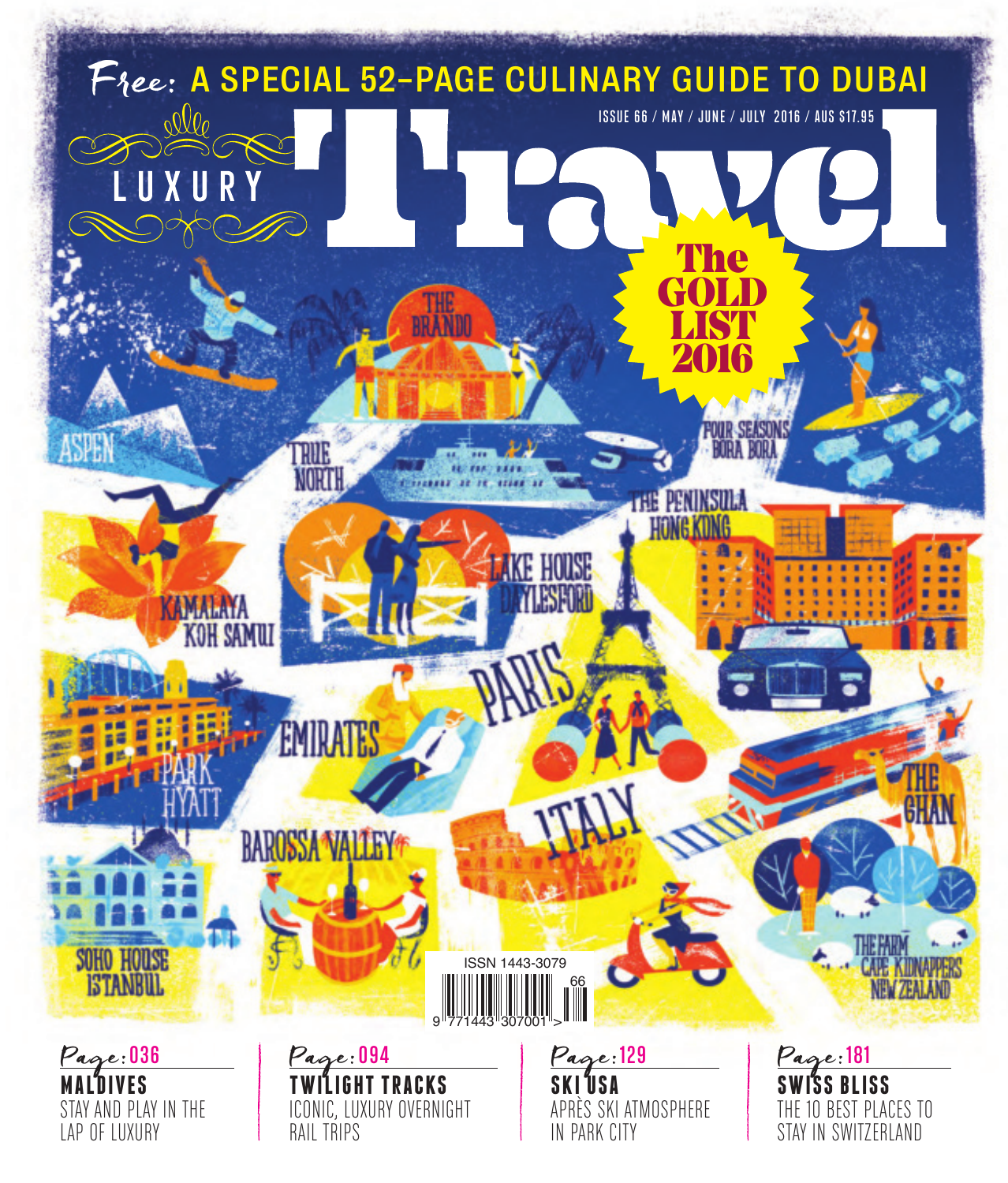# THI 201

Here are the winners and finalists of our annual Gold List Awards for 2016 where you, our readers, vote for the best luxury travel operators and destinations. Now in its 12th year, the awards recognise the ultimate in luxury travel in Australia and around the world.

This year, we have included a select group of specialist luxury travel agents who send their clients daily to discover the world's most exciting and luxurious properties and travel experiences. Here, they share their nominated preferences across several categories. Our editorial team has also chosen a wider selection of editor's picks based on our expert knowledge and travels to new luxury properties and operators around the world – as well as the timeless classics that continue to excel in luxury hospitality.

Thank you to the thousands of readers and Virtuoso clients who took the time to vote online at our new website, *luxurytravelmag.com.au*

Congratulations to all of this year's winners.

Introducing our specialist luxury travel agent Gold List panel